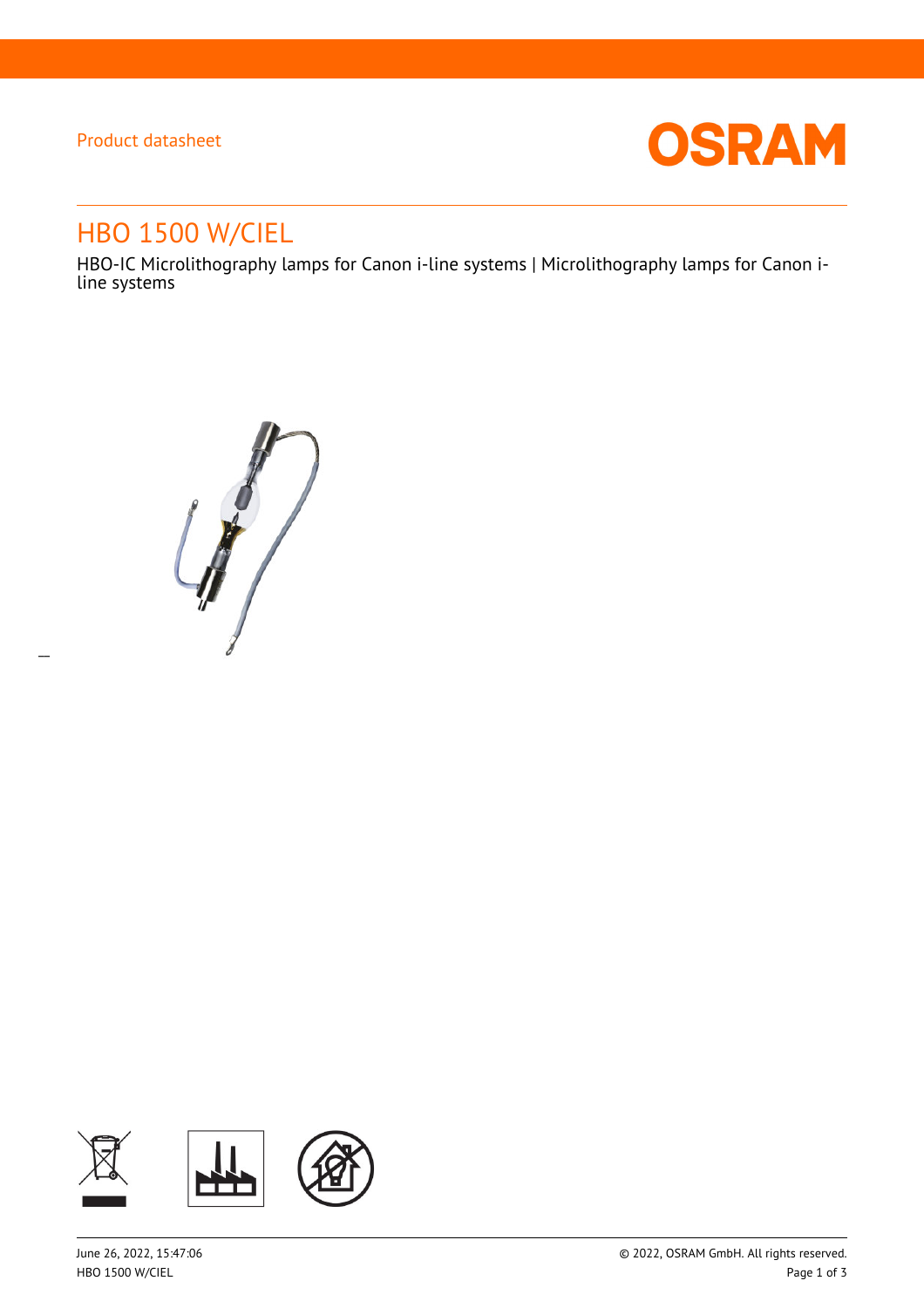# Product datasheet

### Technical data

#### **Electrical data**

| <b>Nominal current</b> | 65 A      |
|------------------------|-----------|
| Nominal voltage        | 23.0 V    |
| Type of current        | DC        |
| Rated wattage          | 1500.00 W |
| <b>Nominal wattage</b> | 1500.00 W |

## **Dimensions & weight**



| <b>Diameter</b>    | 52.0 mm          |
|--------------------|------------------|
| Length             | 262.0 mm         |
| Electrode gap cold | $4.0 \text{ mm}$ |

### **Capabilities**

**Burning position Burning position** 

1) Anode underneath

#### **Environmental information**

| Information according Art. 33 of EU Regulation (EC) 1907/2006 (REACh) |                                                                                                       |  |  |
|-----------------------------------------------------------------------|-------------------------------------------------------------------------------------------------------|--|--|
| Date of Declaration                                                   | 04-03-2022                                                                                            |  |  |
| <b>Primary Article Identifier</b>                                     | 4050300538204   4050300624037                                                                         |  |  |
| Candidate List Substance 1                                            | Lead                                                                                                  |  |  |
| CAS No. of substance 1                                                | 7439-92-1                                                                                             |  |  |
| <b>Safe Use Instruction</b>                                           | The identification of the Candidate List substance is<br>sufficient to allow safe use of the article. |  |  |
| Declaration No. in SCIP database                                      | FEE49909-B541-4B46-AEAA-5ADFFEF5EEFC  <br>61751f10-f0e4-4368-a7ca-91508cae74ba                        |  |  |